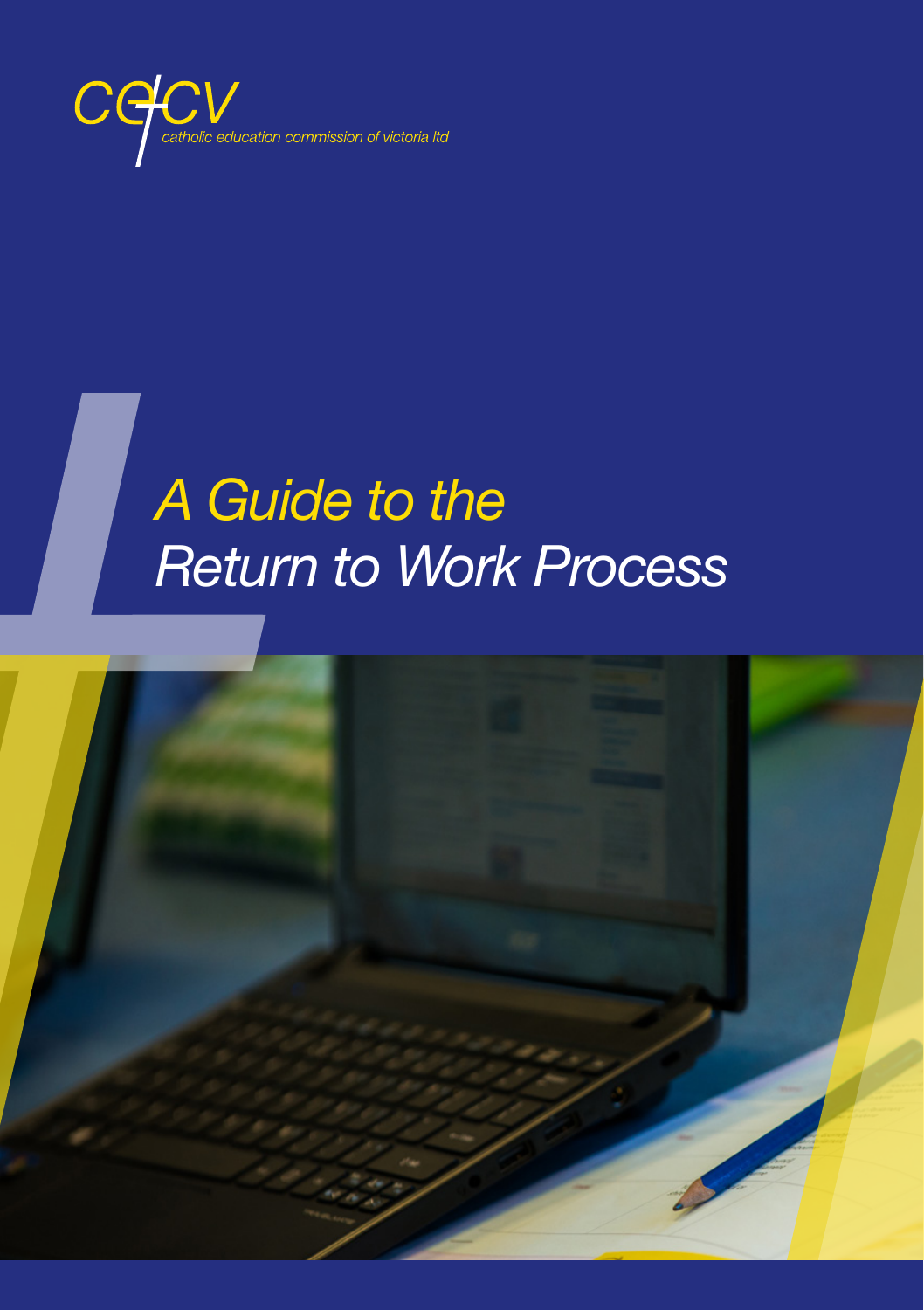*This Guide provides Victorian Catholic schools with practical advice to support ill and injured employees, through the Return to Work (RTW) process after a workplace injury.* 

*A series of online videos have been produced to assist in managing the Return to Work process. They are available on the Catholic Education Commission of Victoria YouTube channel.*



### **What is a school's Return to Work obligations?**

Under the law, schools have the following Return to Work obligations:

- plan for your injured employee's return to work. **Schools must plan even if their worker has an incapacity for work**. A school's Return to Work obligations start even before a claim has been accepted by the WorkSafe agent.
- consult with your injured employee and their doctor (if the employee consents)
- provide the employee with suitable employment for a 52-week aggregate period
- appoint a suitable Return to Work Coordinator
- make information about return to work options available to all employees.

### **Do you know that WorkSafe has a Return to Work inspectorate?**

The WorkSafe inspectorate actively monitors and enforces compliance with the legislation. A Return to Work inspector may visit your workplace to assess whether you are complying with your Return to Work obligations. Inspectors will ensure you are appropriately informed. If applicable, they will issue an improvement notice requiring you to comply with your obligations. Employers who breach their Return to Work obligations also risk prosecution and financial penalties.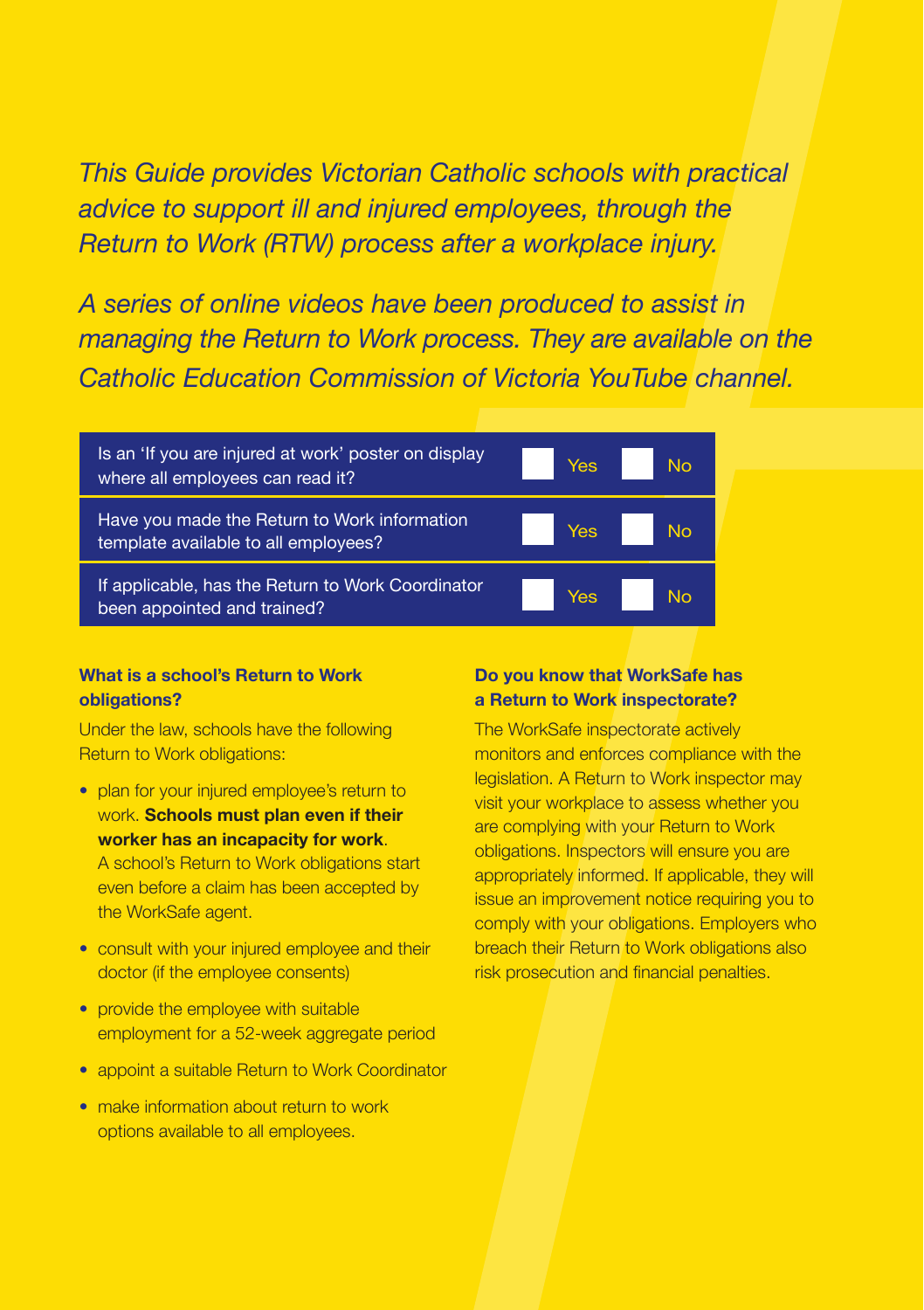## Appoint a Return to Work Coordinator

### **Return to Work Coordinator appointment**

A school's obligation to have a Return to Work Coordinator depends on their rateable remuneration:

- a school with a rateable remuneration of \$2 million or more MUST have a Return to Work Coordinator appointed at all times
- a school with a rateable remuneration of less than \$2 million MUST appoint a Return to Work Coordinator for the duration of the school's return to work obligations to the injured employee.

A Return to Work Coordinator is required to have an appropriate level of seniority and be competent to assist their school to meet its obligations under the legislation. The Return to Work Coordinator must, as per the legislation, participate in a two-day training course that covers:

- the return to work process and the role of the Return to Work Coordinators
- information that the Return to Work Coordinators will need to support and assist employers and injured employees
- information and underlying skills that will assist Return to Work Coordinators to facilitate the successful return to work of injured employees.

*Contact your Diocesan Catholic Education Office to find out more information on Return to Work Coordinator training.*

### **Return to Work Coordinator responsibilities**

The role of a Return to Work Coordinator is to assist the school principal to meet the school's Return to Work obligations under the legislation. The Return to Work Coordinator will assist employees, where safe and practicable, to remain at work while they recover from an injury; or facilitate a return to work as soon as possible if they require time away from work to recover from a workplace injury.

*(Note: The same guidelines can be taken into consideration when assisting an employee to return after an injury or illness that did not occur at the workplace.)* 

The Return to Work Coordinator must:

- liaise with the employee and the school principal
- assist the employee and the school to meet their Return to Work obligations
- help resolve any issues or disputes about returning to work (WorkSafe Steps to resolving return to work issues)
- keep the employee's records in a secure place
- only communicate information essential to assist the employee to return to work. Personal information must not be collected and/or distributed more broadly than necessary
- liaise with the employee's doctor (subject to the consent of the employee), an occupational rehabilitation provider (if involved), the school's workers' compensation insurer and the school principal
- take steps to prevent a recurrence or aggravation
- assist the school principal in monitoring the progress of the employee's recovery and potential for return to work.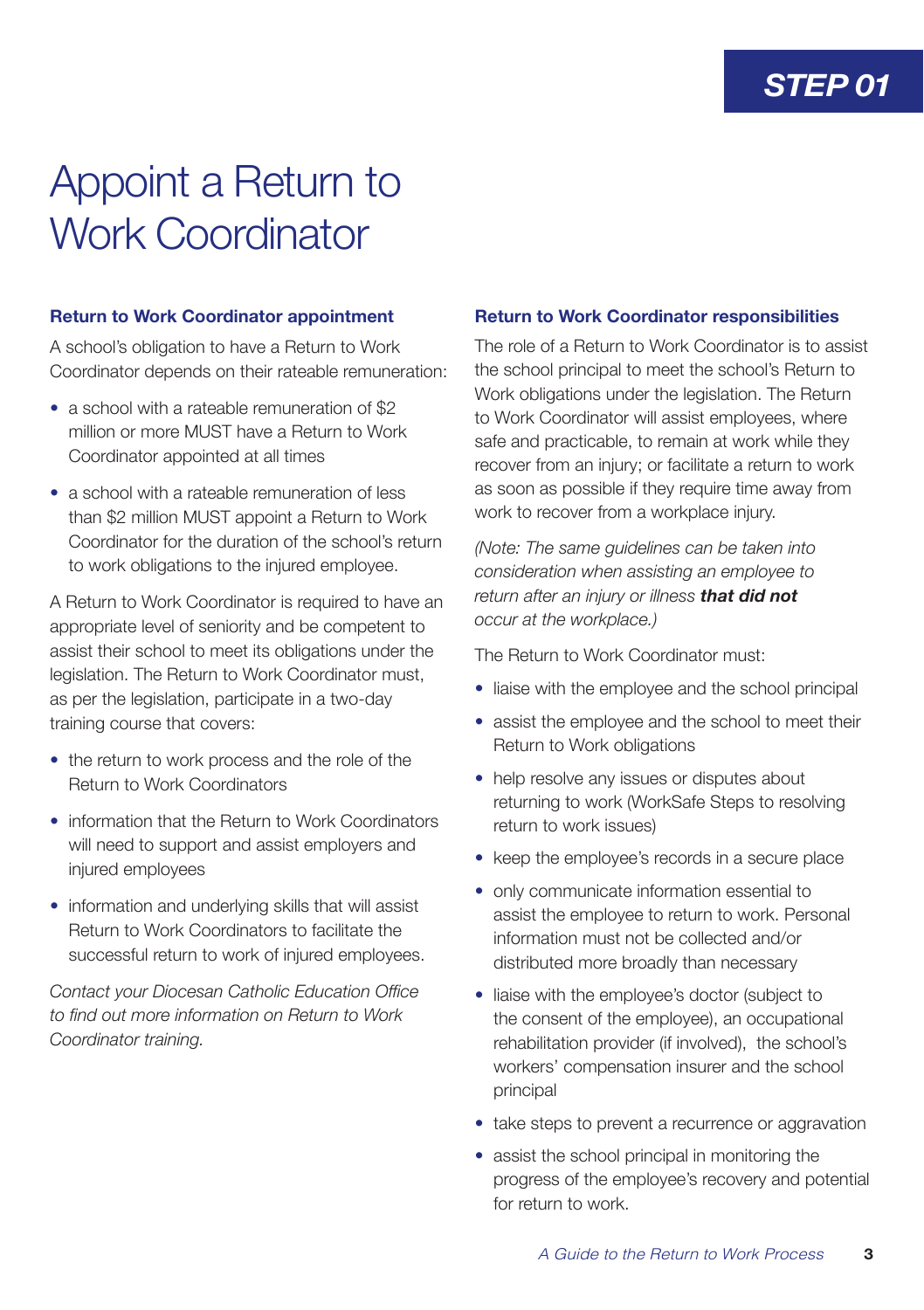### *STEP 02*

## Plan and consult about Return to Work

The school must plan the Return to Work of an injured employee. The planning obligation starts even before a Worker's Compensation claim has been accepted by the school's Workers' Compensation insurer.

*(Note: Start planning to help the employee stay at, or return to, work as soon as possible following a workplace injury.)* 

### **How to plan an employee's Return to Work**

The school principal and the Return to Work Coordinator should:

- obtain relevant information about the employee's capacity for work *(Note: Focus on what they can do, not what they can't.)*
- consider reasonable workplace support, aids or modifications to assist the employee's return to work
- think about what the employee can do within the school environment that won't aggravate the injury
- draft ideas, brainstorm and take notes
- consult directly with the employee about a return to work, as well as with the employee's treating health practitioner (subject to the consent of the employee) and an occupational rehabilitation provider, if one is involved.
- gather as much information as possible
- TALK, TALK, TALK.

#### **What to consult about**

Topics that should be discussed include:

- barriers surrounding return to work
- concerns of the doctor
- concerns of the employee
- hazards or risks for further injury.

*(Note: Return to Work planning is not a one-off process. It should continue as long as the employee has an incapacity for work as a result of the workplace injury or illness.)*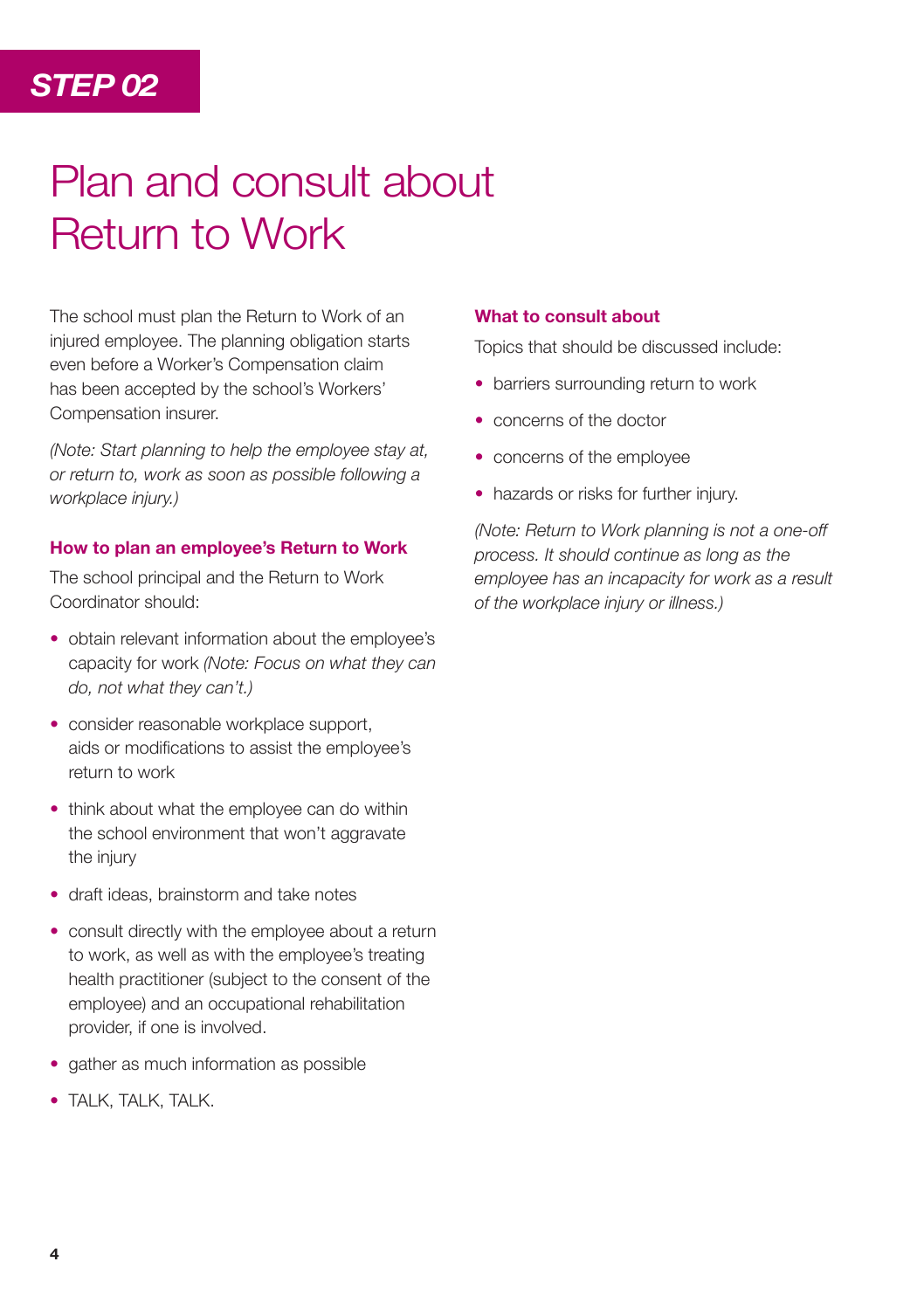### *STEP 03*

## Assess suitable employment in line with the injured employee's medical constraints

*(Note: If the employee has a current work capacity, but cannot yet return to their pre-injury role and hours, the school must provide the employee with suitable employment consistent with their capacity.)*

### **What is suitable employment?**

Suitable employment means employment for which the employee is currently suited, where they are not yet able to return to their pre-injury role.

To assess suitable employment options you must consider:

- the nature of the employee's injury and incapacity for work
- the restrictions to the employee's duties given by the doctor
- the worker's pre-injury duties and whether these can be modified, reduced or performed in a supported way
- any other relevant factors such as the employee's skills, training and work experience
- whether there are reasonable workplace supports, aids, or modifications that will assist the employee to return to work in suitable employment or their pre-injury role
- any plan or document prepared as part of the return to work planning process (Step 2).

#### **How do I assess suitable employment options?**

Understand the employee's capacity for work, talk to the employee, review their Certificate of Capacity, and any other available information.

Assess the employee's pre-injury duties and whether these can be modified.

Look for other suitable duties; consider whether there are any other duties available in the workplace that the employee may be able to perform safely.

Consider the employee's individual circumstances.

Outline suitable employment to be proposed.

*(Note: WorkSafe have developed a step-by-step guide to assessing suitable employment options).* 

Once suitable employment options have been assessed, a Return to Work plan can now be developed (Step 4).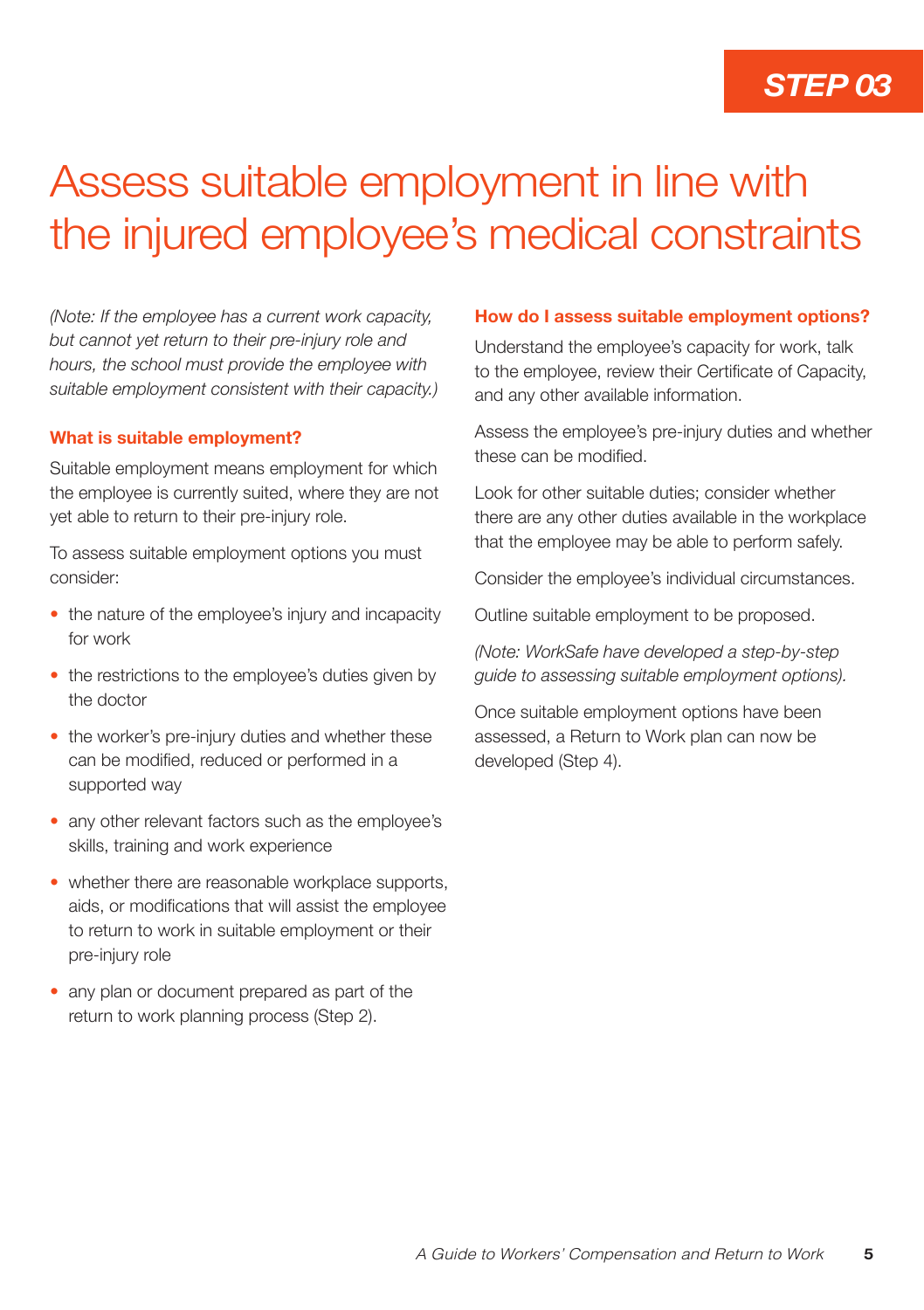## Develop, propose and implement a Return to Work plan

Now that suitable employment options have been assessed, it is time to propose and provide your staff member with clear, accurate and current details about their suitable employment options. These are determined by the principal, the employee and the employee's doctor as outlined in a Return to Work plan.

A Return to Work plan should be in writing so that everyone has the same information and it is available for future reference.

### **What is a Return to Work plan?**

A Return to Work plan is a template documenting what suitable employment the staff member will perform upon their return to work.

A Return to Work plan may outline:

- duties or tasks to be undertaken by the staff member, this includes details of the suitable employment
- workplace supports, aids or modifications to be provided (if applicable)
- specific duties or tasks to be avoided
- medical restrictions
- hours of employment/breaks
- key people involved in the Return to Work process.

*(Note: WorkSafe have developed a Return to Work Arrangements template to assist with the process.)*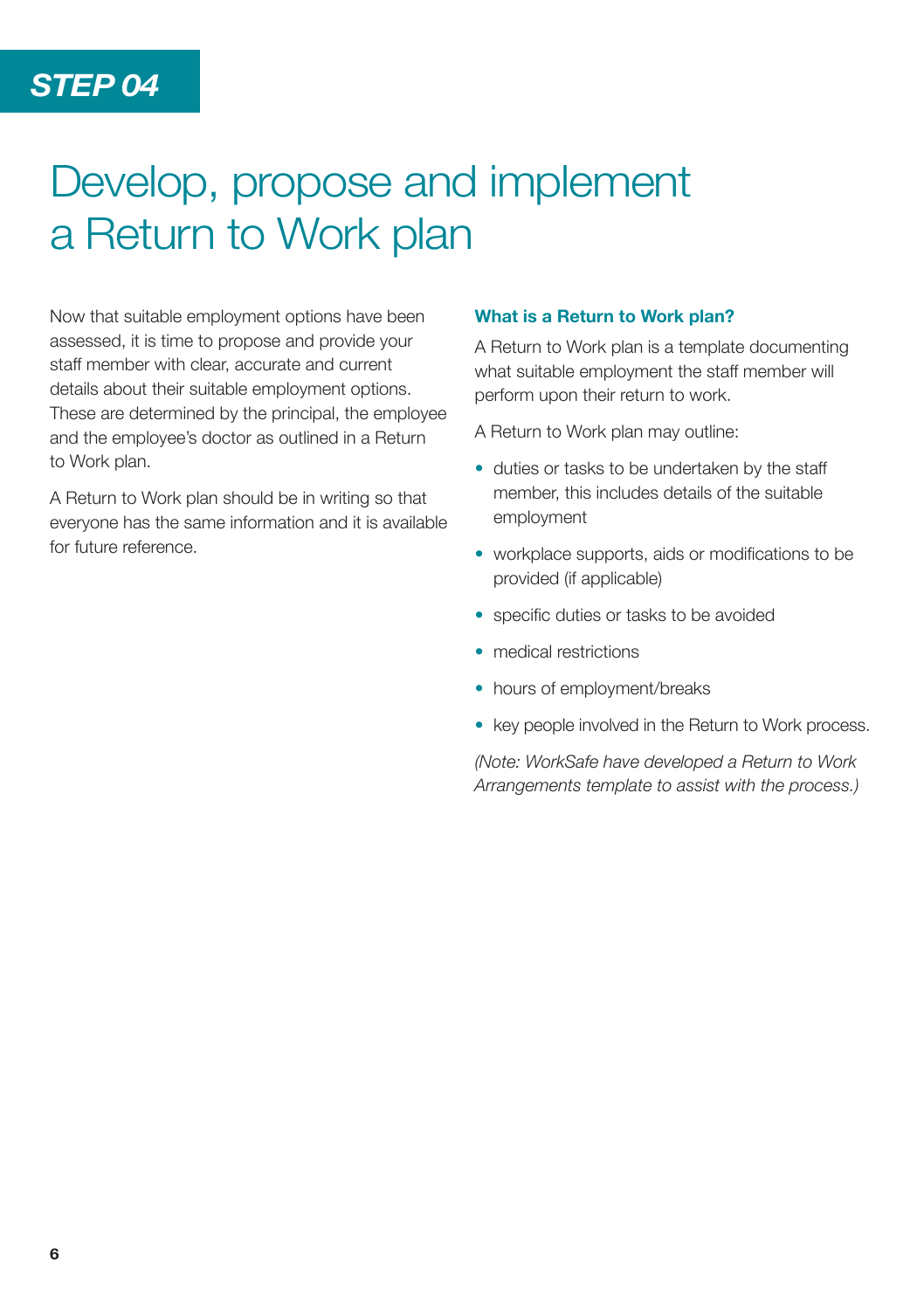### *STEP 05*

## Support and monitor employee's progress

The school must monitor an employee's Return to Work progress regardless of their capacity for work.

Monitoring an employee's progress includes talking regularly to the employee. This will provide the employee with support and reinforce the school's commitment to their return to work. It will also enable any issues to be addressed as they arise.

- **• Acknowledge that the staff member is part of the team.**
- **• Check how the staff member is going.**

As the employee recovers, their capacity for duties will increase.

In consultation with the employee and their doctor, the school can gradually upgrade the plan by:

- increasing the hours of work
- reducing the number of rest breaks or length of rest breaks
- reducing assistance to the employee to complete tasks
- requiring the employee to perform more work in the same time period (increasing the work pace)
- introducing pre-injury duties that allow increased physical or functional demand.

Once the employee has achieved full capacity and hours for their pre-injury duties and returned to their pre-injury (or equivalent) employment, the obligation to plan the employee's return to work ceases.